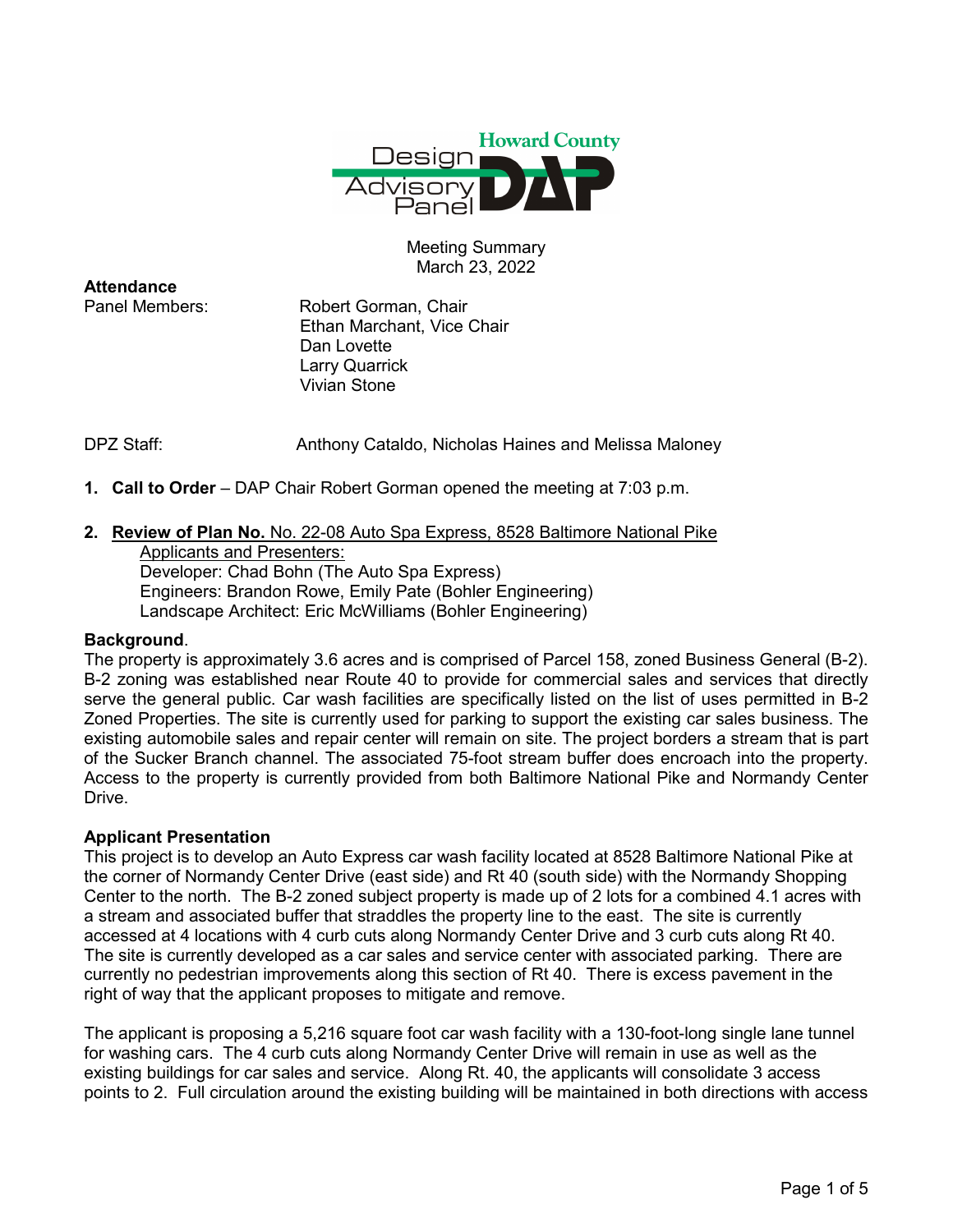to 3 pay lanes and room for 15 queuing spaces. Once customers pay, they will circulate around and enter a single lane to go through the tunnel by conveyor belt system and exit on the east side. The vacuum spaces will be along the front. There will be standard parking spaces out front and in the rear for employees.

Internal sidewalks are proposed for pedestrians to walk from the vacuum spaces to the building as well as a connection to Rt 40 and 6' wide sidewalk improvements will also be added along the frontage of the subject property on Route 40. There is approximately 12' of elevation change across the site with the high side on the east and dropping off to the west side towards the stream. In order to create a level area, the applicant is proposing retaining walls along the west and north side of the car wash building. The applicant will be providing additional buffer to the stream area. Another retaining will be internal to the site between the sales lot and the proposed access. The site is part of the Sucker Branch watershed and therefore has water quality requirements and not water quantity requirements are required for SWM. The water quality will be handled by MDE approved proprietary filtration devices.

Auto Spa Express has a standard prototype for their buildings with distinct branding including bright blue and yellow stripes. In response to the Rt 40 manual the façade has been changed to be a neutral gray color instead of bright blue. A neutral colored solid masonry structure is proposed for around the dumpster enclosure. The vacuum spaces will have some bright blue accent colors with canopies. The site signage includes way finding (directional) and operational (hours, pricing, etc.) signs in the Auto Spa Express color palette. A 20' high double-sided free-standing sign is proposed with the Auto Spa branding to be located along Rt 40. Site lights will be integrated with the building mounted lights and will meet the Howard County lighting regulations that are required in the corridor.

Trees are proposed along the frontage with shrubs to soften the slope along the retaining wall. BGE required that the proposed street trees be changed from shade trees to ornamental trees (10 Eastern Redbud - Cercis canadensis) due to overhead wires.

### **Staff Presentation**

The panel is very familiar with this B-2 zoned, 3.6-acre site that is proposing to support a car wash on Rt 40. Part of the site is an environmentally protected area with a tributary of the Sucker Branch on the western portion of the site which will place a lot of the existing vegetation inside the stream buffer area. DPZ would like DAP to touch on some issues such as landscaping and sidewalks since this site fronts Rt. 40 and is subject to the Rt. 40 guidelines. Given the onsite conditions including the overhead wires, it would be appreciated if the panel can make recommendations regarding landscaping to improve visibility, but address street tree requirements. DPZ would also like DAP to make recommendations regarding the orientation layout of the property or to improve pedestrian and vehicular circulation and to ensure the design meets the intent of the Rt 40 guidelines.

# **DAP Questions and Comments**

### **Site Design**

# **Sidewalks\Grade Changes**

DAP inquired if the car wash was being developed by the owner of the car sales and service center onsite.

The applicant advised that these are 2 separate business entities. The owner of the car sales and service center will lease the property to Auto Spa Express.

DAP commented that this site will have a section of sidewalk that starts and ends nowhere, which is the case up and down Rt. 40. DAP inquired what the grade change will be coming out of the driveway and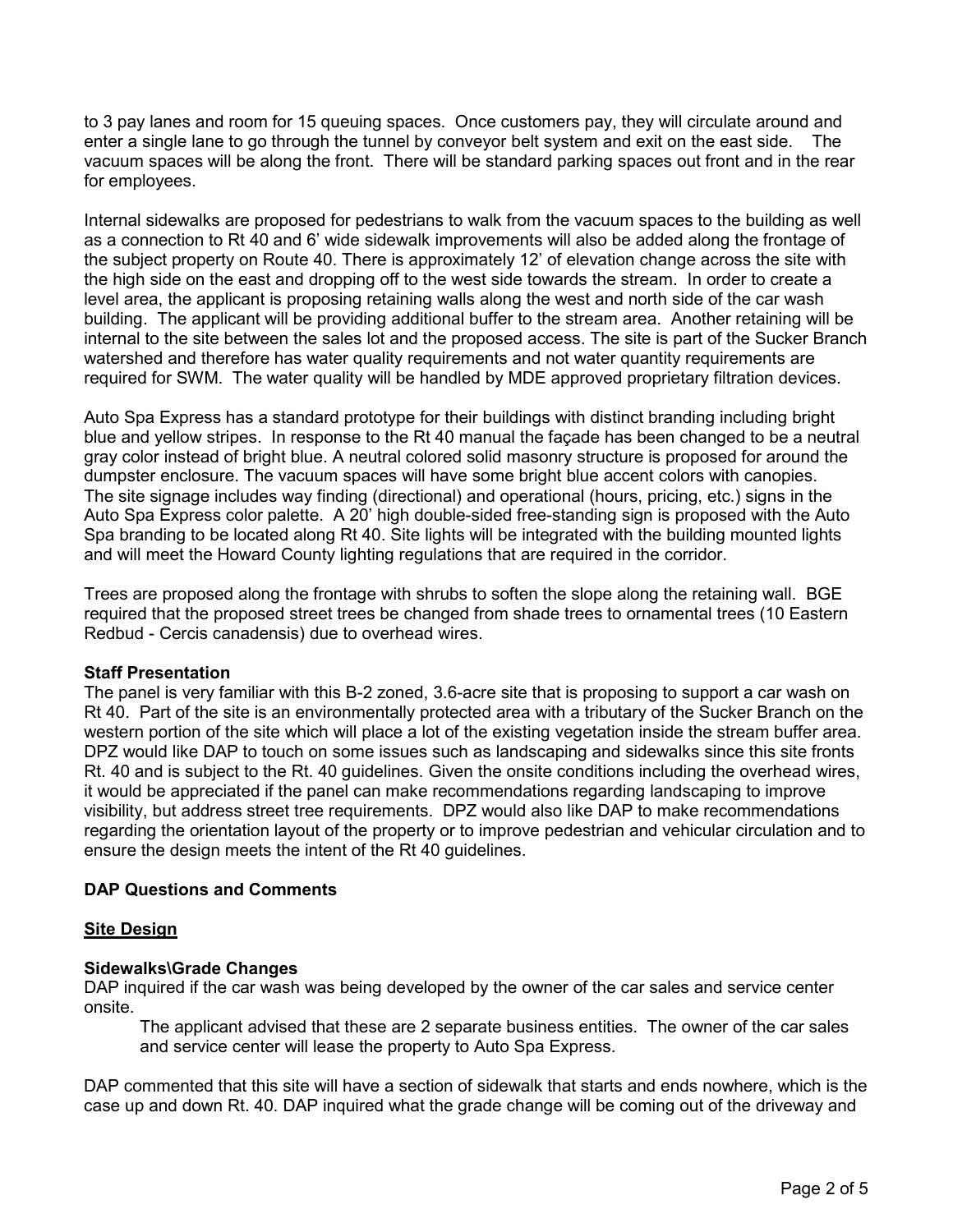if it would be possible for someone to put a sidewalk out in front of the car sales and service center and if steps would be needed.

The applicant advised that there is a consistent slope along Rt 40 and there is a proposed retaining wall along the upper sales lot and the proposed car wash. The developer does not control the car sales lot frontage. The owner does own the 2 lots for a total of 4.1 acres.

DAP recommended that to approve the lease of the primary owner that Zoning require that the owner take out the driveway and do some landscaping along that edge that will be compatible with the new proposed site.

DAP commented that there is a lot of grading in the front and inquired if there will be any issues with power poles or fiber optic lines.

The applicant commented that the utility poles will be at the base of the slope so there will not be an issue. There will not be any cutting out in the right of way on any of the underground electric or signal lines.

DAP commented that they were not understanding the need for the retaining wall east of the site where the retaining wall abuts the existing parking area.

The applicant advised there is a significant change in grade and the proposed retaining wall will be 5' tall. The height of the wall diminishes in both directions.

## **Site Layout\Vacuum Stations**

DAP commented that there is a challenge with the intent of the Rt 40 design guidelines to create a Boulevard feel in the midst of the existing suburban sprawl. The guidelines are very clear about putting the buildings close to the front and not putting parking lots in the front of the site and this is compounded by the brightly colored vacuum structures. DAP inquired if there are architectural treatments that could be done or other configurations of the site that could address is issue. This design is creating a very infrastructure forward identity of this site on the street as opposed to the intention of the guidelines.

The applicant advised they looked at many layout options including pulling the building forward and how that worked from an operational standpoint. It was important to maintain circulation around the existing car sales and service center and allow integrated access with multiple uses and avoid any pinch points. The applicant confirmed they are within the 100' maximum set back requirement. The guidelines do allow for one row of parking in between the building and the road.

DAP inquired if a 3' knee wall could be installed and obscured by bushes to hide the vacuums from the street.

The applicant advised that they are planning to move the bushes to the top of the slope to help buffer the vacuum stations.

DAP noted that the applicant would need to have bushes tall enough to conceal the vacuums and asked how tall the vacuum stations are. DAP commented that the design team will need to get a perspective from the street to determine how tall the bushes need to be to camouflage the vacuums. They noted that the proposed evergreen bushes would likely need to be 3-4' in height.

The applicant advised that the vacuums will be approximately 8 feet tall.

DAP commented that the blue canopies for the vacuum stations are fun but is not sure they comply with the design guidelines. A lot of commercial branding must conform to the design guidelines and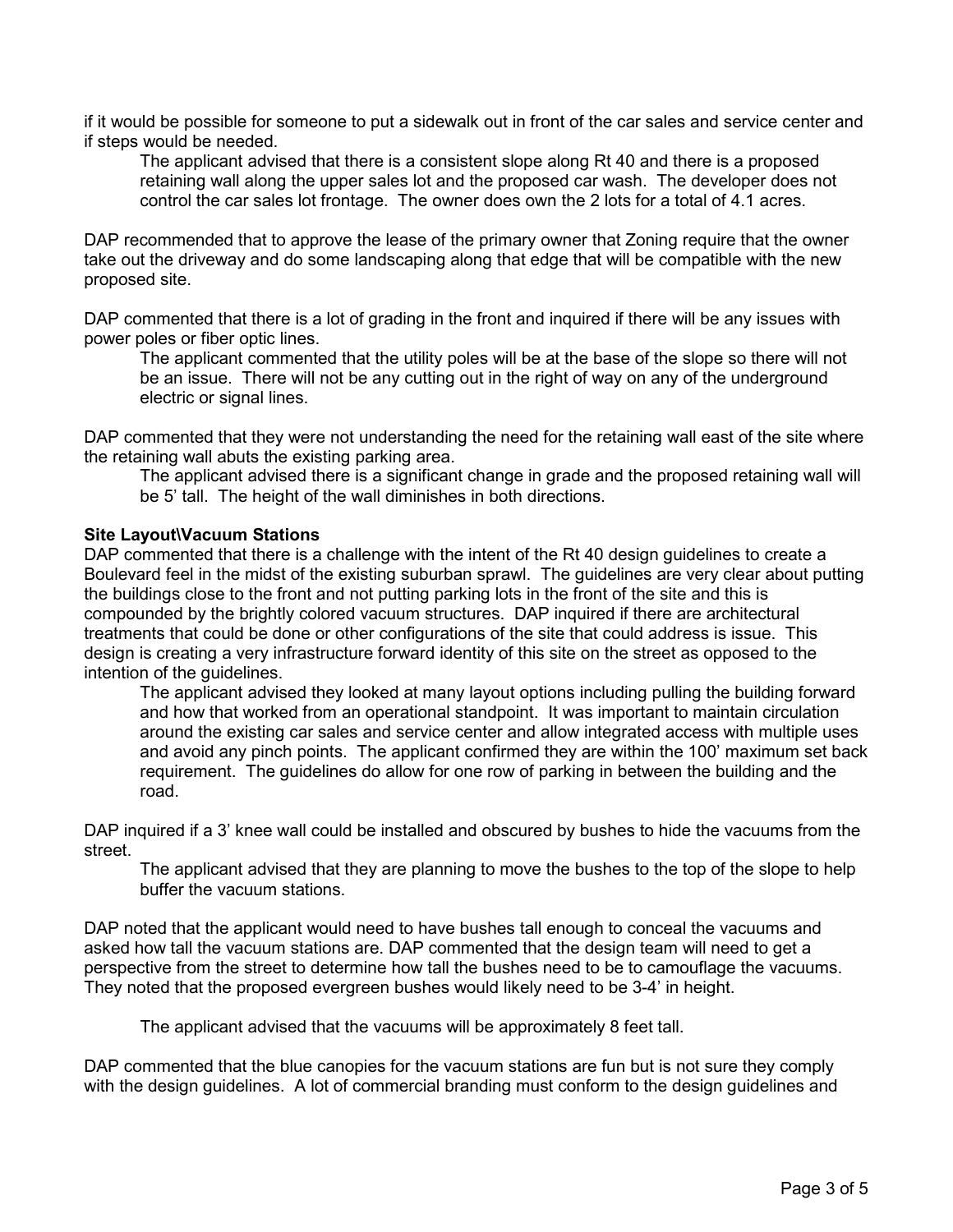this was done with the color of the building and if the applicant would reconsider the styling of the canopies as well.

DAP referred the design team to page 14 of the manual which sets forth the goals of the TNC district and challenge the applicants to think about how this will play into those guidelines.

DAP confirmed that the spaces along Rt 40 area all vacuum stations and the dumpster will be on the left side. DAP inquired how many vacuum spaces there will be in total at the site.

The applicant advised there will be 21 vacuum spaces.

DAP stated that the number of vacuum stations seems like overkill and inquired if a few vacuum spaces should be eliminated to have a turnaround for customers or trucks.

The applicant advised they do not have room for a turnaround or a cul-de-sac, but drivers can back into the striped area and turn around. The #1 customer complaint is that there are not enough vacuum spaces.

## **Storm Water Management**

DAP inquired what the applicants will be using for water quality.

The applicant advised they will be using Filterra Stormwater Biofiltration units which are proprietary MDE approved devices.

## **Signage**

DAP commented that the stand-alone signage perched on top of the hill that is proposed should reference back to the manual. DAP understands the requirements for freestanding signs and noted there is a lot of Auto Spa branding that is carried through the site, but they don't meet the intent of the guidelines.

The applicant responded that 4' enter and exit signs will be out along Rt 40 and the other signs are internal to the site. There is also the free standing 20' sign.

DPZ inquired if the site is in the TNC (Traditional Neighborhood Center Concept) area which would make this sign prohibited.

The applicant advised that the site is not within the TNC and these would be recommendations, but not requirements.

### **Landscape**

- DAP asked if the applicant was taking down significant vegetation to get down to the stream valley. The applicant advised they were not disturbing the stream buffer at all and that it is just misrepresented on the rendering.
- DAP inquired if the evergreen shrubbery will be on the hillside or at the top of the hillside along Rt. 40. The applicant advised that they will be on the hillside and if possible, they would like to have 2 varieties including Blue Girl Hollies up on the bench and then something smaller in front of it where the slope starts. The slope itself will be difficult to place ornamental shrubs.

DAP commented that they would prefer the shrubs be at the top of the slope to provide screening.

Regarding the upright trees DAP inquired if there were some suitable trees that would not interfere with the overhead wires and would have a longer life span.

The applicant agreed with this approach and they initially were looking at the Armstrong Maple, but BGE has a 40-foot separation requirement and they had to switch to ornamentals, which unfortunately have a shorter life span than shade trees.